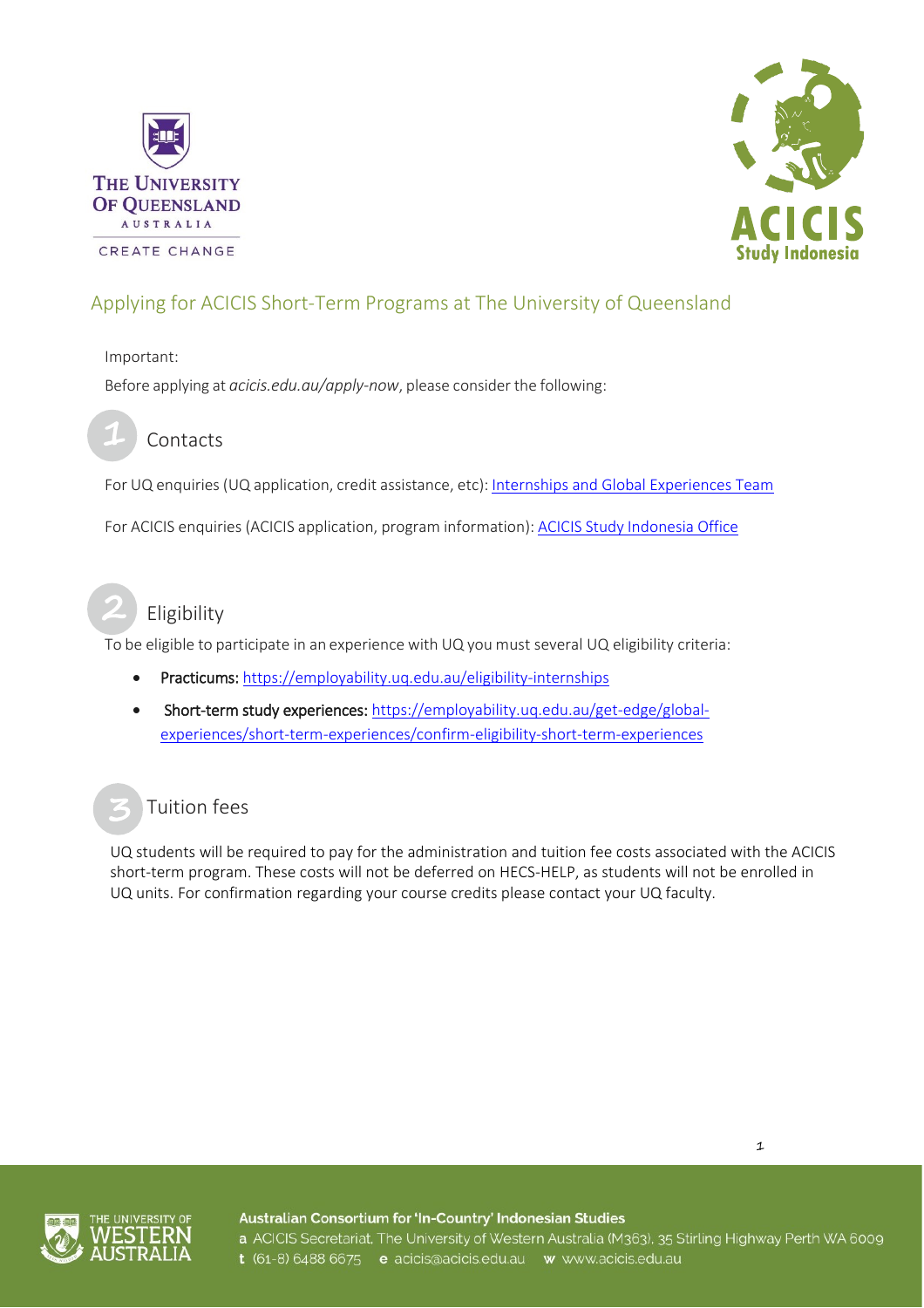



New Colombo Plan Mobility Grant

To apply for the *[New Colombo Plan Mobility Grant,](http://www.acicis.edu.au/study-in-indonesia/financial-help/)* students need to apply for the program through both ACICIS and the Global Experiences Team. ACICIS will then assess the eligibility of the grant and the student will be awarded the grant if he/she meets all of the criteria:

- have been successfully accepted by UQ and ACICIS;
- enrolled in an on-shore Australian University throughout the duration of the Mobility Project;
- an Australian citizen;
- approved to receive credit forshort-term experience;
- have not previously received two virtual New Colombo Plan Short-Term Mobility Grants;
- be undertaking a Bachelor Degree or Bachelor Honours Degree at the commencement of the Mobility Project; and
- 70% of grant recipients for any given ACICIS program must be aged 18-28.

### Other funding available

Participants who are not eligible for the NCP grant may be eligible to receive the \$750 UQ Short-term Experience Grant. Refer to the **Short-Term Experience Funding page for more information**.





Australian Consortium for 'In-Country' Indonesian Studies a ACICIS Secretariat, The University of Western Australia (M363), 35 Stirling Highway Perth WA 6009 t (61-8) 6488 6675 e acicis@acicis.edu.au w www.acicis.edu.au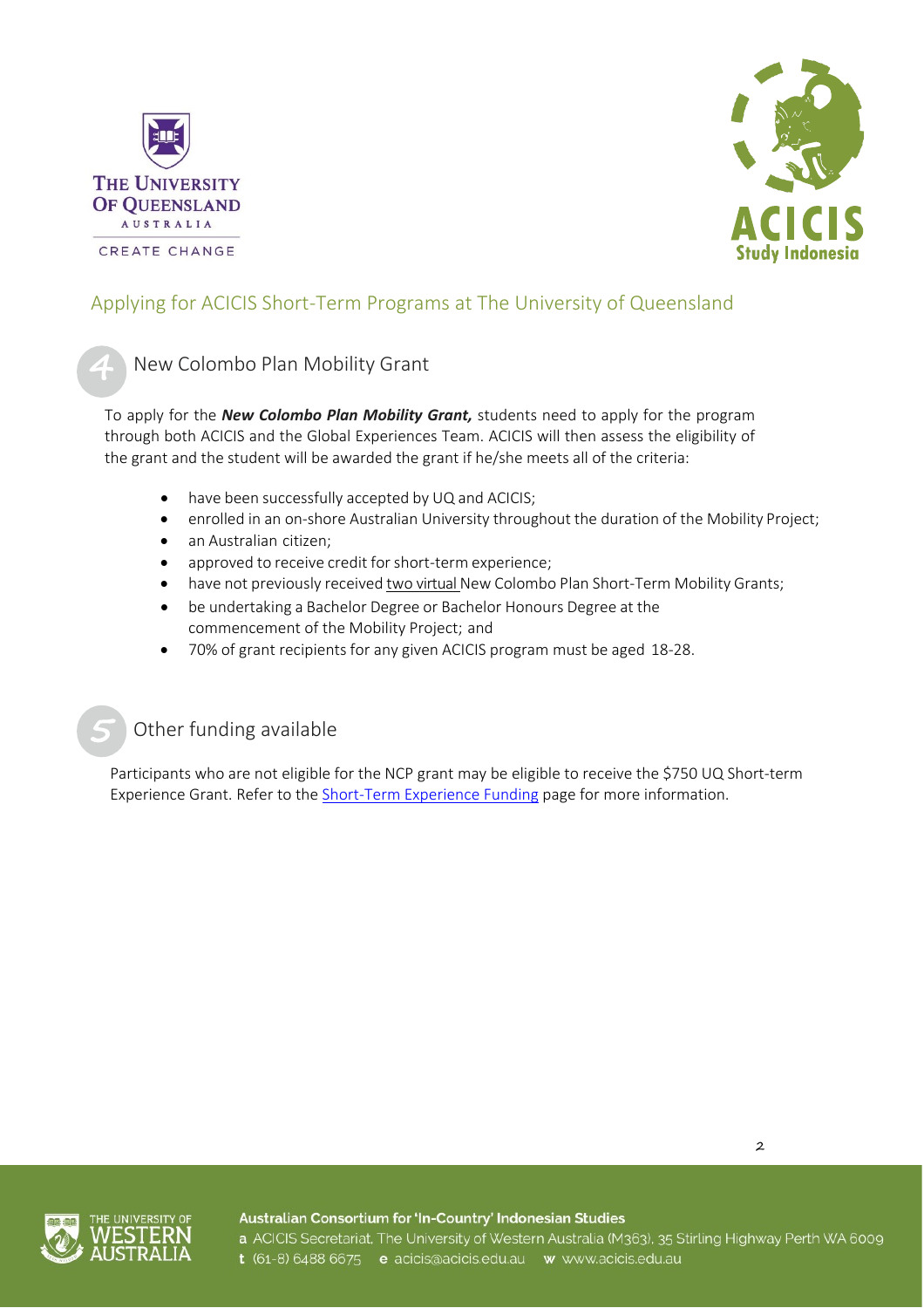



Application deadlines

### Winter Programs

| <b>Application Due</b>                                  | <b>ACICIS Application</b> | <b>UQ Application</b> |
|---------------------------------------------------------|---------------------------|-----------------------|
| <b>Public Health</b><br><b>Study Tour</b><br>(July)     | 1 April                   | 10 March              |
| Indonesian<br>Language<br><b>Short Course</b><br>(July) | 1 April                   | 10 March              |

### Summer Programs

| <b>Application Due</b>                               | <b>ACICIS Application</b> | <b>UQ Application</b> |
|------------------------------------------------------|---------------------------|-----------------------|
| Public Health Study Tour (Nov-<br>$Dec)*$            | 1 October                 | 10 September          |
| <b>Professional Practicum</b><br>programs (Jan-Feb)* | 15 September              | 30 September          |
| Indonesian Language Short<br>Course (Jan-Feb)        | 1 October                 | 10 September          |

3



#### Australian Consortium for 'In-Country' Indonesian Studies

a ACICIS Secretariat, The University of Western Australia (M363), 35 Stirling Highway Perth WA 6009 t (61-8) 6488 6675 e acicis@acicis.edu.au w www.acicis.edu.au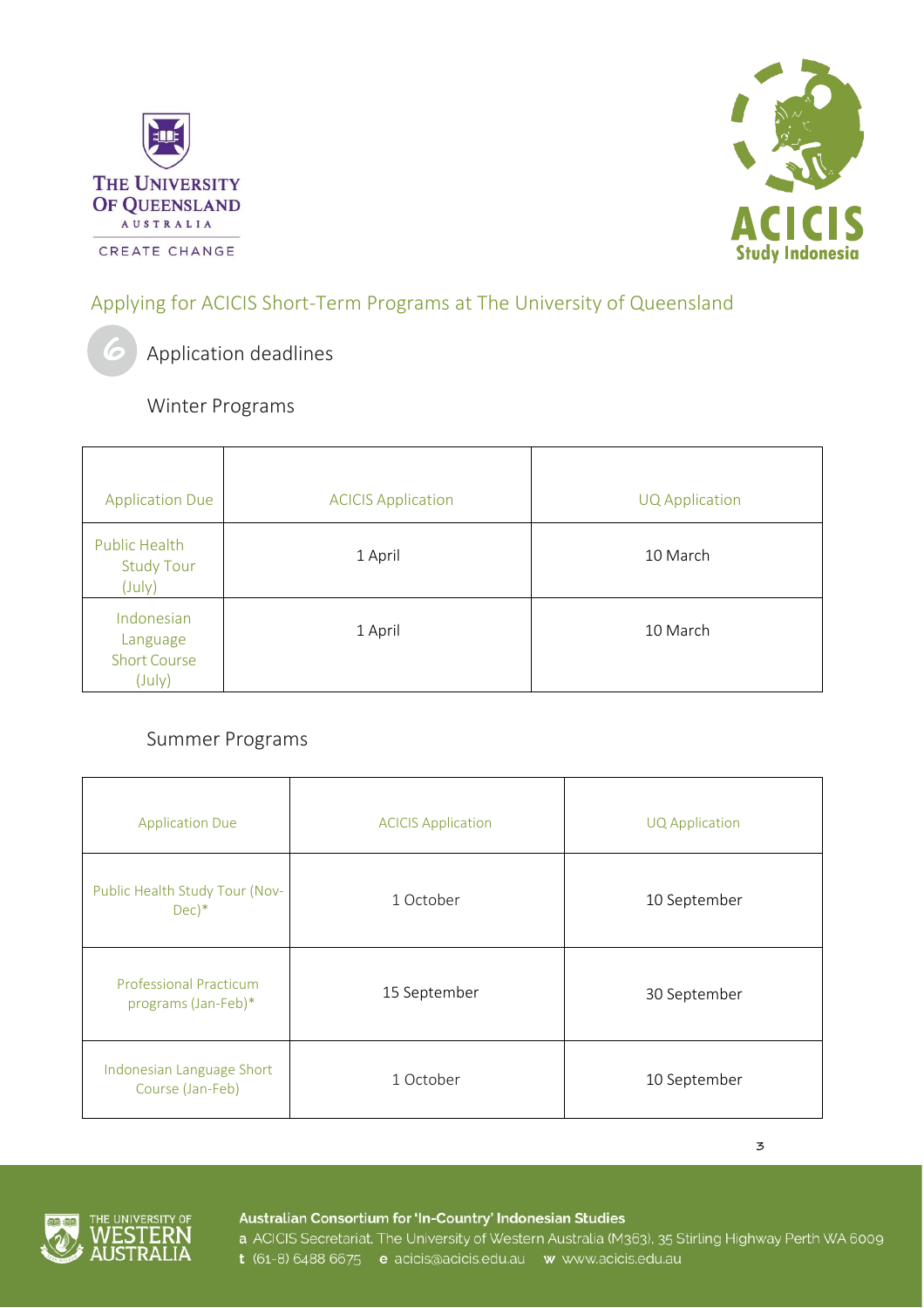



Application process

Step 1: Register your interest with ACICIS Study Indonesia

A. Email the Secretariat at [enquiries@acicis.edu.au](mailto:enquiries@acicis.edu.au) or call 08 6488 6675

### Step 2: Apply to UQ

- A. For Professional Practicum Programs <https://employability.uq.edu.au/apply-internship>
- B. For short-term study programs [https://employability.uq.edu.au/get-edge/global](https://employability.uq.edu.au/get-edge/global-experiences/short-term-study/apply-short-term-experience)[experiences/short-term-study/apply-short-term-experience](https://employability.uq.edu.au/get-edge/global-experiences/short-term-study/apply-short-term-experience)
- C. Email the Internships and Global Experiences Team for application or credit assistance [\(iget@uq.edu.au\)](mailto:iget@uq.edu.au)

### Step 3: Submit your application to ACICIS Study Indones[ia](https://sinet.uq.edu.au/)

- A. To apply for a Professional Practicum program, complete this online [application.](https://fs9.formsite.com/acicis/form41/form_login.html)
- B. To apply for the Public Health Study Tour, or the Indonesian Language Short Course, complete this [online application.](https://fs9.formsite.com/acicis/form47/form_login.html)
- C. Once you have met UQ eligibility criteria please contact the UQ [Internships and](mailto:iget@uq.edu.au)  [Global Experiences team](mailto:iget@uq.edu.au) for further instructions.
- D. Students eligible to receive a New Colombo Plan grant will be considered as part of this process.
- E. Students will receive the outcome of their ACICIS application within one month of the closing deadline.

### Step 4: Pre-Departure Preparation

- A. Once your application has been accepted, and prior to your arrival, ACICIS will also provide you with detailed information and instructions through our Pre-departure emails, make sure to read through them carefully.
- $B.$  UQ will also provide you with more pre-departure preparation with information regarding your student insurance, what to expect overseas, etc. during the study break before your departure to Indonesia.



#### Australian Consortium for 'In-Country' Indonesian Studies

a ACICIS Secretariat, The University of Western Australia (M363), 35 Stirling Highway Perth WA 6009 t (61-8) 6488 6675 e acicis@acicis.edu.au w www.acicis.edu.au

4